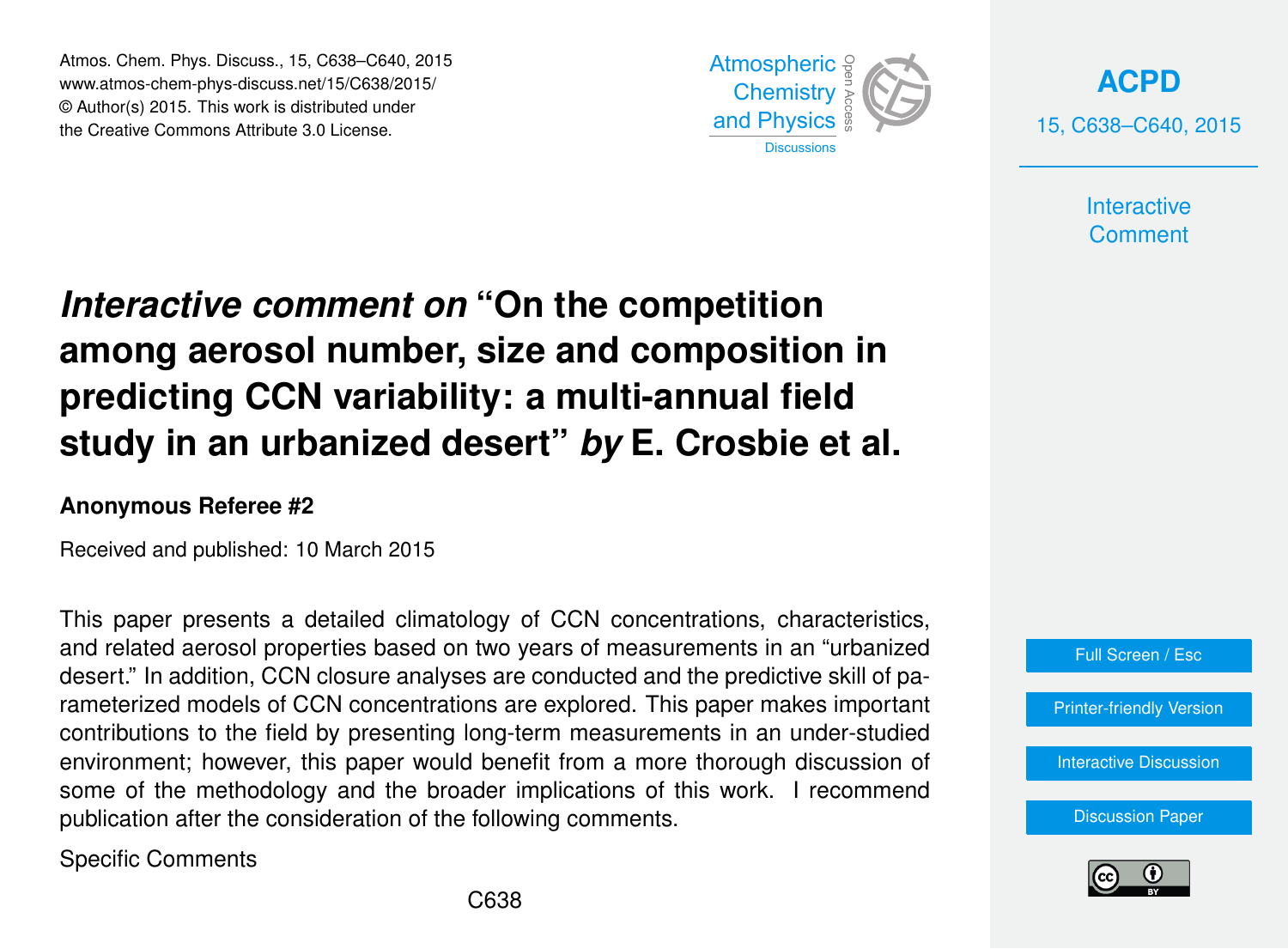1. Two years of CCN measurements conducted at a supersaturation of 0.2% are presented. The authors should consider noting briefly why this value was chosen. Is this somewhat arbitrary or does it reflect a "typical" updraft condition/conditions specific to the climate of interest?

2. Details regarding the cluster analysis are provided in the supplement; however, some of this information should be provided in the main text. In addition, further information is needed to describe this portion of the methodology, either in the supplement or the main text. Specifically:

- The reasoning for the selection of 4 clusters in the K-means clustering analysis should be included in the main text, as should a brief description of the definition of cluster associations/cluster assignment weights, especially given the presentation of this latter metric in Figure 5.

- Because the "fuzzying" of the cluster associations is outside of the more traditional application of K-means clustering, in which distributions are assigned to a single cluster, a justification of this choice should be provided. Would changing the number of clusters be another method by which the authors could achieve their goal of considering the transitions between/combination of physical process/regimes? While the objective was to retain the smallest number of clusters, was there evidence that other potentially important physical processes/aerosol regimes contributed to variability in particle size distribution properties when more clusters were considered?

3. Under some circumstances, cluster-derived parameters led to improvements in model performance. How do the authors envision the application of the presented clustering methodology in future field studies in other geographic regions and climates? I am particularly interested to know if there is evidence for the potential of a more generalized approach that could be applied to a large number of sites. In other words, some of the clusters presented here are likely to be specific to the region of interest or other very similar climates/sites. In their clustering analysis, did the authors see evidence **[ACPD](http://www.atmos-chem-phys-discuss.net)**

15, C638–C640, 2015

**Interactive Comment** 



[Printer-friendly Version](http://www.atmos-chem-phys-discuss.net/15/C638/2015/acpd-15-C638-2015-print.pdf)

[Interactive Discussion](http://www.atmos-chem-phys-discuss.net/15/3863/2015/acpd-15-3863-2015-discussion.html)

[Discussion Paper](http://www.atmos-chem-phys-discuss.net/15/3863/2015/acpd-15-3863-2015.pdf)